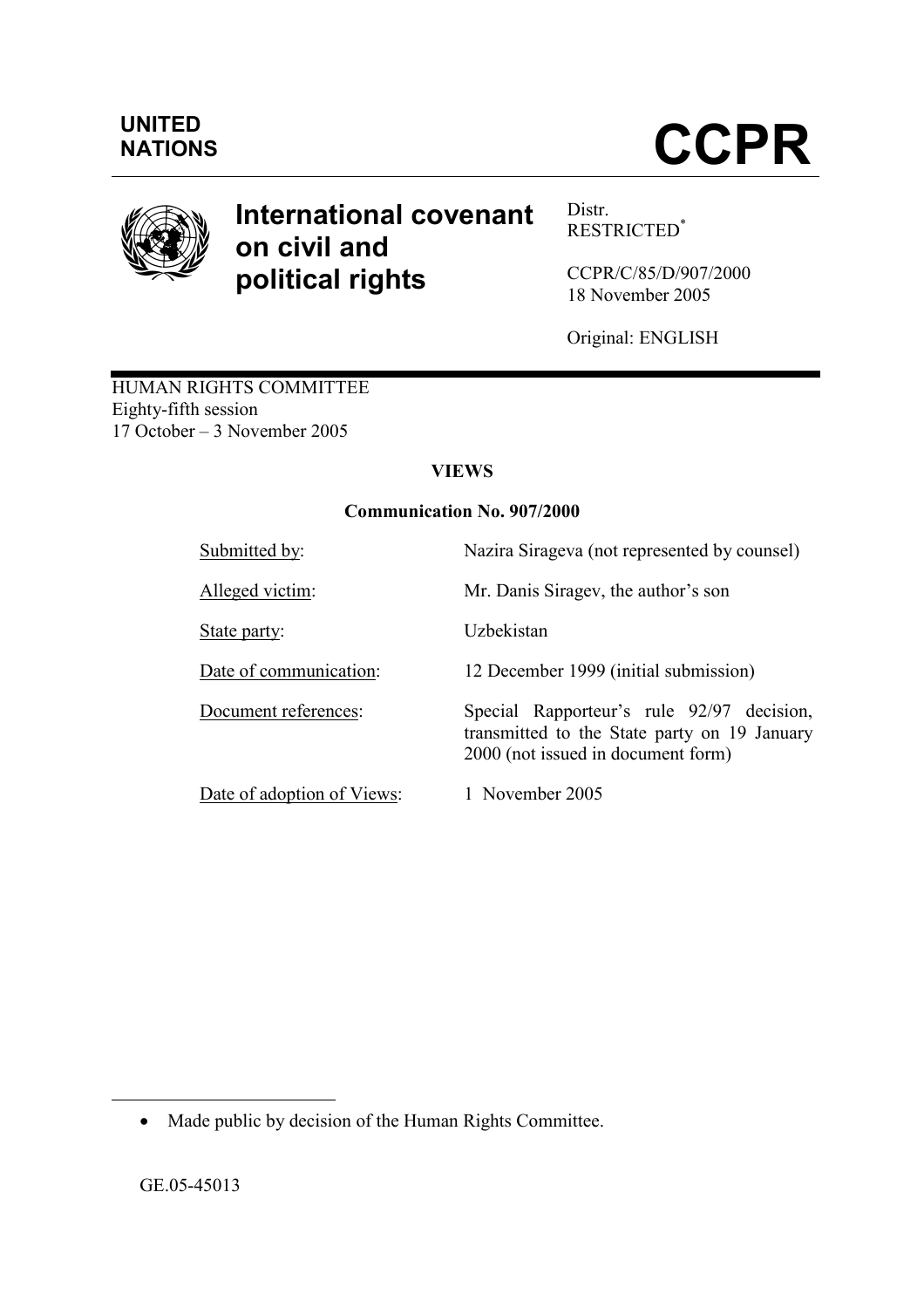Subject matter: Death sentence after an unfair trial

Procedural issues: none

Substantive issues: Right to have adequate time and facilities to prepare one's defence and to communicate with counsel; death sentence pronounced after an unfair trial.

 Articles of the Covenant: 2, paragraph 3 (a); 6; 7; 10, paragraph 1; 14, paragraphs 3 (b), (d), (e), and (g); and 15, paragraph 1

Articles of the Optional Protocol: 2 and 5, paragraph 2 (a)

 On 1 November 2005, the Human Rights Committee adopted the annexed draft as the Committee's Views, under article 5, paragraph 4, of the Optional Protocol in respect of communication No. 907/2000. The text of the Views is appended to the present document.

#### [ANNEX]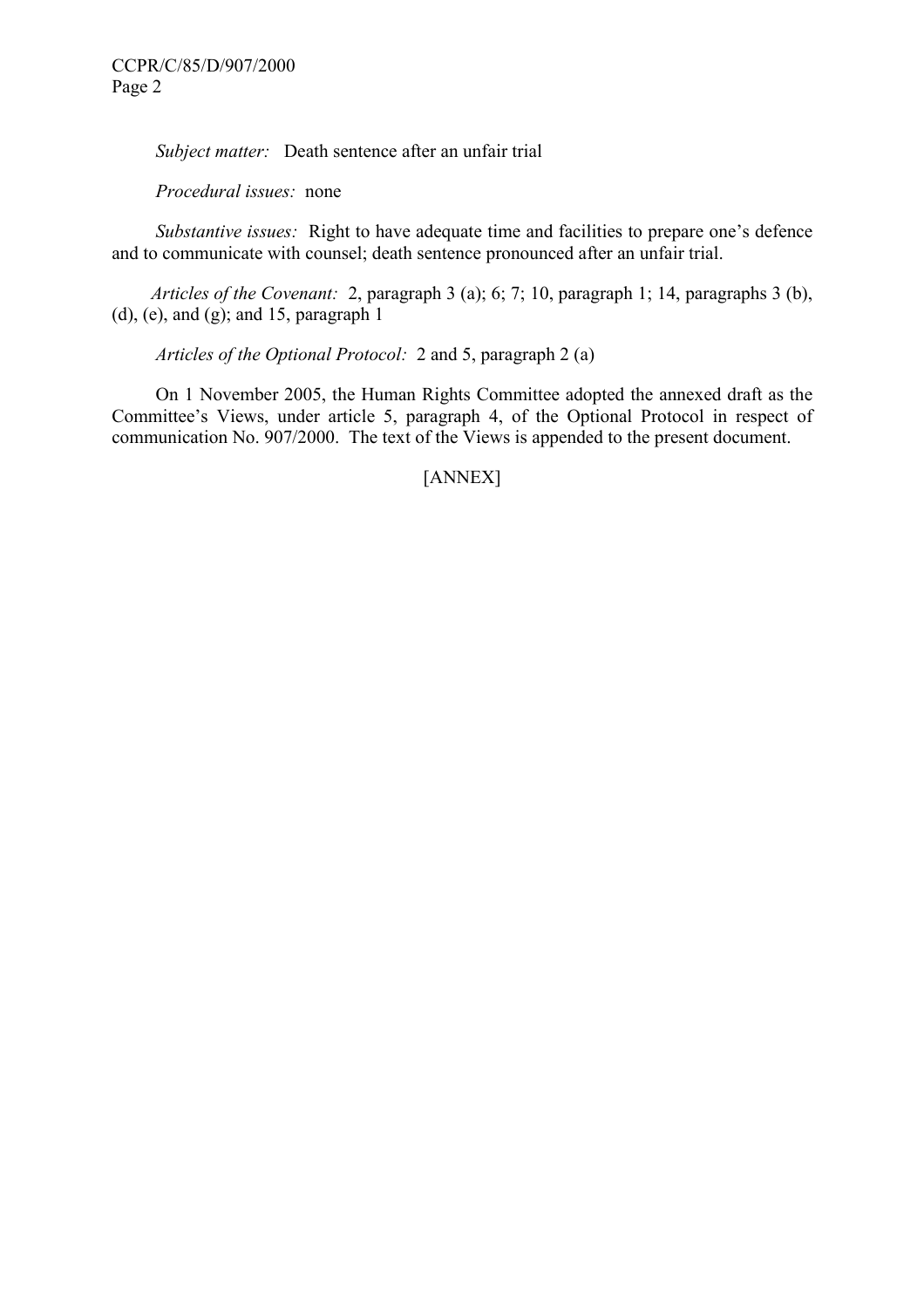#### ANNEX

Views of the Human Rights Committee under article 5, paragraph 4, of the Optional Protocol to the International Covenant on Civil and Political rights

Eighty-fifth session

concerning

# Communication No. 907/2000\*\*

| Submitted by:          | Nazira Sirageva (not represented by counsel) |
|------------------------|----------------------------------------------|
| Alleged victim:        | Mr. Danis Siragev, the author's son          |
| State party:           | Uzbekistan                                   |
| Date of communication: | 12 December 1999 (initial submission)        |

 The Human Rights Committee, established under article 28 of the International Covenant on Civil and Political Rights,

Meeting on 1 November 2005,

 Having concluded its consideration of communication No. 907/2000, submitted to the Human Rights Committee on behalf of Mr. Danis Siragev under the Optional Protocol to the International Covenant on Civil and Political Rights,

 Having taken into account all written information made available to it by the author of the communication, and the State party,

Adopts the following:

 $\overline{a}$ 

### Views under article 5, paragraph 4, of the Optional Protocol

1.1 The author of the communication is Mrs. Nazrira Sirageva, an Uzbek national of Tatar origin, currently residing in France. She submits the communication on behalf of her son, Danis Siragev, an Uzbek national of Tatar origin born in 1975, who at the time of submission of the communication was under sentence of death and detained and awaiting execution in Tashkent. The author claims that her son is a victim of violations by Uzbekistan of articles 2, paragraph 3 (a); 6; 7; 10, paragraph 1; 14, paragraphs 3 (b), (d), (e), and (g); and 15,

<sup>\*\*</sup> The following members of the Committee participated in the examination of the present communication: Mr. Nisuke Ando, Mr. Prafullachandra Natwarlal Bhagwati, Mr. Alfredo Castillero Hoyos, Ms. Christine Chanet, Mr. Maurice Glèlè Ahanhanzo, Mr. Edwin Johnson, Mr. Walter Kälin, Mr. Ahmed Tawfik Khalil, Mr. Rajsoomer Lallah, Mr. Michael O'Flaherty, Ms. Elisabeth Palm, Mr. Rafael Rivas Posada, Sir Nigel Rodley, Mr. Ivan Shearer, Mr. Hipólito Solari-Yrigoyen, Ms. Ruth Wedgwood and Mr. Roman Wieruszewski.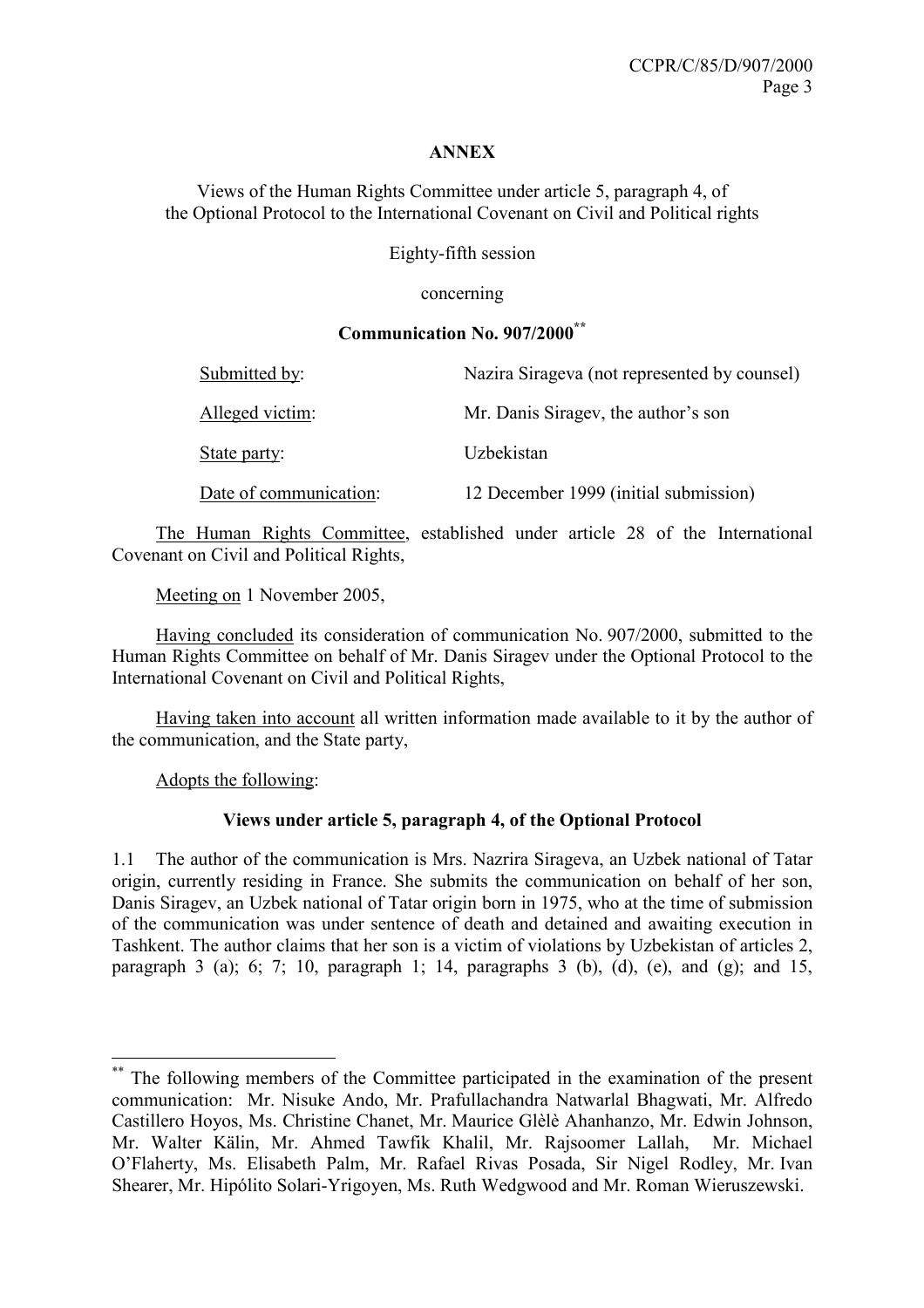paragraph 1, of the International Covenant on Civil and Political Rights<sup>1</sup>. She is not represented by counsel.

1.2 Under rule 92 (old rule 86) of its Rules of procedure, the Committee, acting through its Special Rapporteur for New Communications and Interim Measures, requested the State party, on 19 January 2000, not to carry out the death sentence against Mr. Siragev, while his case was under consideration by the Committee. A further submission from the author (dated 6 December 2000), stated that on an unspecified date, Mr. Siragev's death sentence was commuted.

### Factual background

2.1 Danis Siragev was a member of the Uzbek rock band "Al-Vakil". On 26 May 1999, he and another member of the band  $-$  Mr. Arutyunyan<sup>2</sup> - were arrested in Moscow following a warrant issued by the Uzbek authorities for the murder and robbery, in April 1998, in Tashkent, of one Laylo Alieva (a pop star), as well as the attempted murder of her son. They were transferred to Tashkent on 3 June 1999.

2.2 By judgment of 3 November 1999, Messrs Siragev and Arutyunyan were found guilty of the murder of Mrs. Alieva and of robbing her jewellery and were sentenced to death. On 20 December 1999, the Supreme Court confirmed the judgment.

### The claim

3.1 It is alleged that Mr. Siragev was mistreated and tortured during the investigation to make him confess guilt, to such an extent that he had to be hospitalized. In substantiation of her claim, the author affirms that, in a phone conversation of 15 July 1999, she was informed by the wife of her ex- husband that her son was in the "medical section" of the detention facility, allegedly because he was beaten and suffered broken ribs. Allegedly, the investigation concluded that Mr. Siragev had been beaten by his co-detainees.

3.2 Mr. Siragev's sentence is said to be excessive, as the Tashkent City Court based its judgment on his and Arutyunyan's sole confessions, in the absence of "any witnesses, material proof or fingerprints", and on the depositions of individuals who disappeared shortly after the end of the police investigation, which means that their depositions were not reconfirmed in court. The Supreme Court, allegedly, in a session of 35 minutes, validated these procedural mistakes and violations committed by the investigators and the first instance court.

3.3 It is alleged that Mr. Siragev's "ex officio" counsel was assigned to him only pro forma and the author had no financial means to hire another lawyer. According to the author, this counsel met only "two or three times" with her son, always in the presence of an investigator.

 $\overline{a}$ <sup>1</sup> The Covenant and the Optional Protocol entered into force for the State party on 28 December 1995.

 $2^2$  Mr. Arutyunyan's case was examined by the Committee. See Communication No. 917/2000, Arsen Arutyunyan v. Uzbekistan, Views adopted on 29 March 2004 (violations of articles 14, paragraph 3 (d) and 6.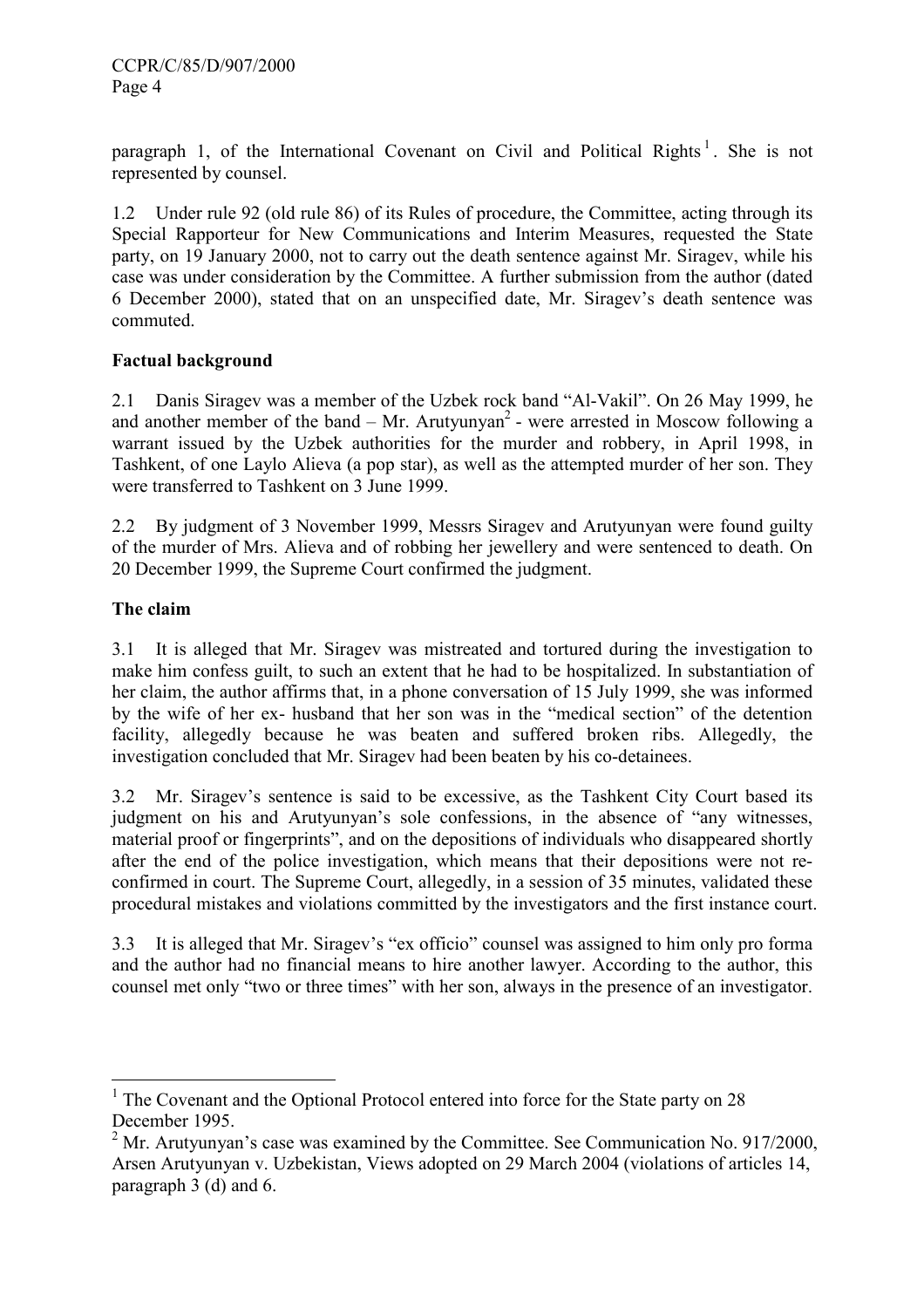In addition, counsel was only allowed to examine the Tashkent City Court's records a few minutes before the beginning of the hearing before the Supreme Court<sup>3</sup>.

### State party's observations

4.1 By Notes Verbales of 13 December 2000, 27 February 2001 and 17 December 2002, the State party was requested to submit to the Committee information on the admissibility and merits of the communication. The Committee notes that such information was only received on 21 October 2005, i.e. during the consideration of the communication by the Committee. The Committee regrets the State party's significant delay in providing information with regard to admissibility and the substance of the author's claims. It recalls that it is implicit in the Optional Protocol that States parties make available to the Committee all information at their disposal, within the time-limits set up in rule 97 of the Committee's rules of procedure.

4.2 On 12 October 2005 (Note verbale received by fax on 21 October 2005), the State party challenges admissibility and merits of the communication and states, in particular, that the allegations in relation to violations of Mr. Siragev's rights during the preliminary investigation and during the court trial are "groundless".

4.3 The State party recalls that Mr. Siragev was sentenced to death by the Tashkent City Court of 3 November 1999, and that this sentence was upheld, on 20 December 1999, by the Supreme Court of Uzbekistan. He and his co-defendant Mr. Arutyunyan were found guilty of murder and robbery. After a request for a supervisory review by the Chairman of the Supreme Court, the Supreme Court commuted their death sentence to 20 years of deprivation of liberty on 31 March 2000. Moreover, under the provisions of a Presidential Amnesty Decree of 30 April 1999, their prison terms were further reduced by 25 % to 15 years.

4.4 According to the State party, Messrs Arutyunyan and Siregev's guilt was confirmed not only on by their confessions, but also by the testimonies of other witnesses, the conclusions of medical-forensic experts, records of the examination of the crime scene, and other evidence of probative value. The State party affirms that Messrs. Arutyunyan and Siragev's acts were qualified correctly (by the courts).

4.5 By another Note verbale dated 12 October 2005, the State party re-submits its followup reply of 31 December 2004, in case of Arutyunyan v. Uzbekistan, Communication No. 917/2000 (Annual report A/60/40, Volume II, annex VII), where, in particular, the State party affirmed that (a) it was "groundless to say that investigation of crimes committed by Arutyunyan and Siragev was conducted allegedly through physical or mental pressure on them"; (b) that during the investigation Arutyunyan and Siragev were interrogated with participation of defense lawyers, and they did not complain in court about any illegal treatment against them during investigation.

<sup>&</sup>lt;sup>3</sup> The case file contains a request for adjournment by Mr. Siragev's lawyer, dated 17 December 1999, where the lawyer requests the Supreme Court to adjourn the session as he was unable to compare the court records ("protocol") of the trial before the Tashkent City Court with his own notes in order to insure their exactitude. The Supreme Court allegedly had ignored his request.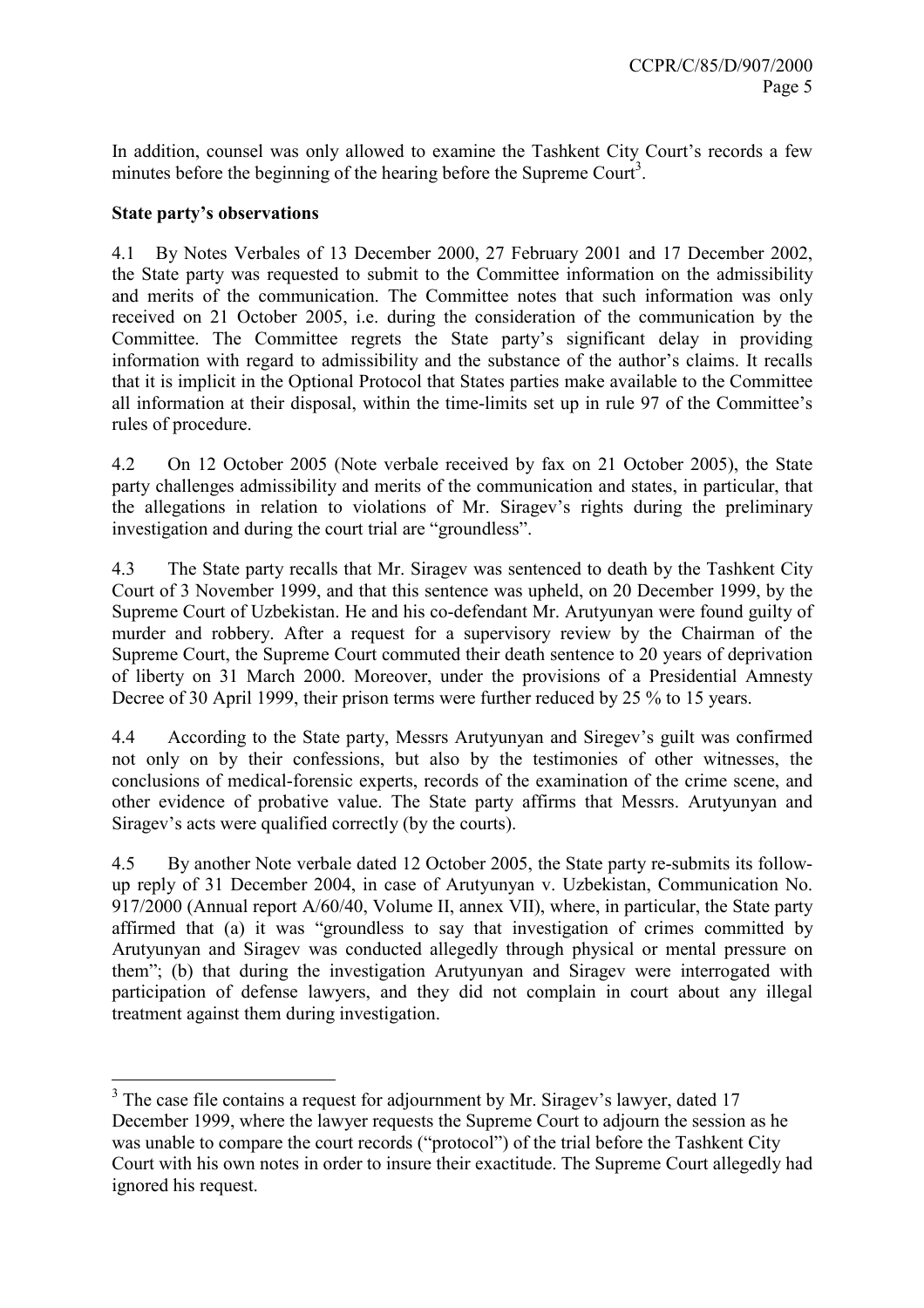### Issues and proceedings before the Committee

#### Consideration of admissibility

5.1 Before considering any claim contained in a communication, the Human Rights Committee must, in accordance with rule 93 of its rules of procedure, decide whether or not the communication is admissible under the Optional Protocol to the Covenant.

5.2 The Committee notes that the same matter is not being examined under any other international procedure, in line with the requirements of article 5, paragraph 2 (a), of the Optional Protocol.

5.3 The Committee has noted the alleged violation of Mr. Siragev's rights under articles 14, paragraphs 3 (d), (e), and (g); and 15. No information in substantiation of these claims has been adduced and the author has failed to substantiate these claims, for purposes of admissibility. Accordingly, these claims are inadmissible under article 2 of the Optional Protocol.

5.4 In relation to the claim that the trial of Mr. Siragev was unfair and his sentence excessive, and while regretting the State party's failure to provide any detailed information in this regard, the Committee notes that this claim primarily relates to the assessment of facts and evidence by national tribunals. It recalls that it is in general for the courts of States parties, and not for the Committee, to evaluate the facts and evidence in any particular case, and to interpret domestic legislation, unless the evaluation was arbitrary or amounted to a denial of justice<sup>4</sup>. The author has not advanced any information to this effect, for purposes of admissibility. In the circumstances, the Committee concludes that this claim is inadmissible under article 2 of the Optional Protocol.

5.5 The author has also claimed that while in detention, Mr. Siragev was beaten and tortured by investigators to make him confess, to the point that his ribs were broken and he had to be hospitalized. The State party has merely contended that the allegations that the author's son was subjected to physical or mental pressure were groundless, but it did not challenge the fact that the author's son was beaten and hospitalized. Under these circumstances, the Committee considers the allegations of violations of articles 7 and 10, paragraph 1, sufficiently substantiated for purposes of admissibility. Accordingly, this part of the communication is admissible.

5.6 The author has also claimed that Mr. Siragev was not allowed to meet in private with his designated lawyer during the investigation, and that, later, counsel was prevented from consulting the Tashkent City Court's records in preparation of the cassation appeal to the Supreme Court. The State party did not refute this allegation, but has only affirmed that he was interrogated with the participation of defence lawyer. Accordingly, the Committee considers that this part of the communication is admissible in as far as it appears to raise issues under articles 14, paragraph 3 (b), and 6, of the Covenant.

 4 See for example Communication No. 541/1993, Errol Simms v. Jamaica, Inadmissibility decision of 3 April 1995, paragraph 6.2.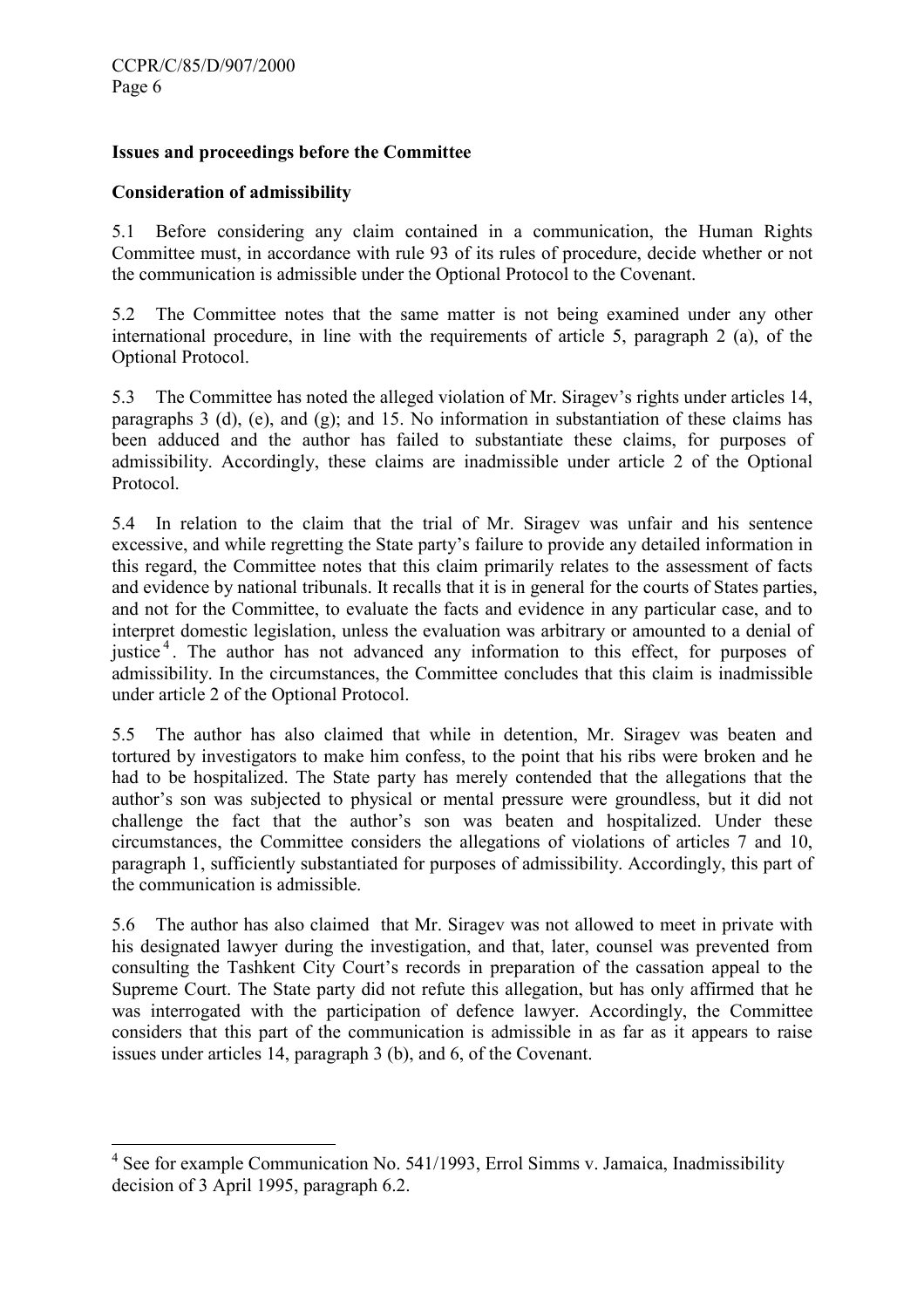### Consideration of the merits

 $\overline{a}$ 

6.1 The Human Rights Committee has considered the present communication in the light of all the information made available to it by the parties, as provided in article 5, paragraph 1, of the Optional Protocol.

6.2 The author has claimed that her son was beaten in detention and subjected to torture, by investigators, to make him confess guilt, to the extent that he had to be hospitalised. The State party has merely affirmed that this allegation was groundless, without contesting that while in detention, the author's son was mistreated and subsequently hospitalised, and without explaining whether any investigation took place in this relation nor contesting the author's allegation that investigators had affirmed that her son was in fact beaten by his co-detainees. The Committee must, in the circumstances, give due weight to the author's allegations that, while in custody, her son was beaten to the point of requiring hospitalization. It considers that a State party is responsible for the security of any person it deprives of liberty and, where an individual deprived of liberty receives injuries in detention, it is incumbent on the State party to provide a plausible explanation of how these injuries occurred and to produce evidence refuting these allegations. In light of the detailed and uncontested information provided by the author, the Committee concludes that in the present case, the treatment that Mr. Siragev was subjected to amounts to a violation of article 7 of the Covenant, in that the State party has not taken the necessary measures to protect him from serious ill-treatment. In light of this finding in relation to article 7, it is not necessary to separately consider the claims arising under article 10.

6.3 The author alleges that her son's right to properly prepare his defence was violated, because during the preliminary investigation, Mr. Siragev's lawyer was prevented from seeing him confidentially, and because counsel was allowed to examine the Tashkent City Court's records only shortly before the hearing in the Supreme Court. In support of her allegation, she produces a copy of counsel's request for an adjournment, addressed to the Supreme Court on 17 December 1999, which affirms that under different pretexts, counsel had been denied access to the Tashkent City Court's records. This request was dismissed by the Supreme Court, allegedly without any explanation. On appeal, counsel claimed that he was unable to meet privately with his client to prepare his defence; the Supreme Court allegedly failed to address this issue as well The State party has not challenged this, it has only merely affirmed that Mr. Siragev was represented by a lawyer during preliminary investigation. In the absence of any other observations from the State party on this claim, the Committee considers that article 14, paragraph 3 (b), has been violated in the instant case.

6.4 The Committee recalls that the imposition of a death sentence upon conclusion of a trial in which the provisions of the Covenant have not been respected, constitutes a violation of article 6 of the Covenant, if no further appeal against the death sentence is possible<sup>5</sup>. In Mr. Siragevs's case, the final death sentence was pronounced without the requirements for a fair trial set out in article 14 having been met. This results in the conclusion that the right protected under article 6 has also been violated.

<sup>&</sup>lt;sup>5</sup> See, for example, Communication No 775/1997, Brown v. Jamaica, Views adopted on 23 March 1999, paragraph 6.15.